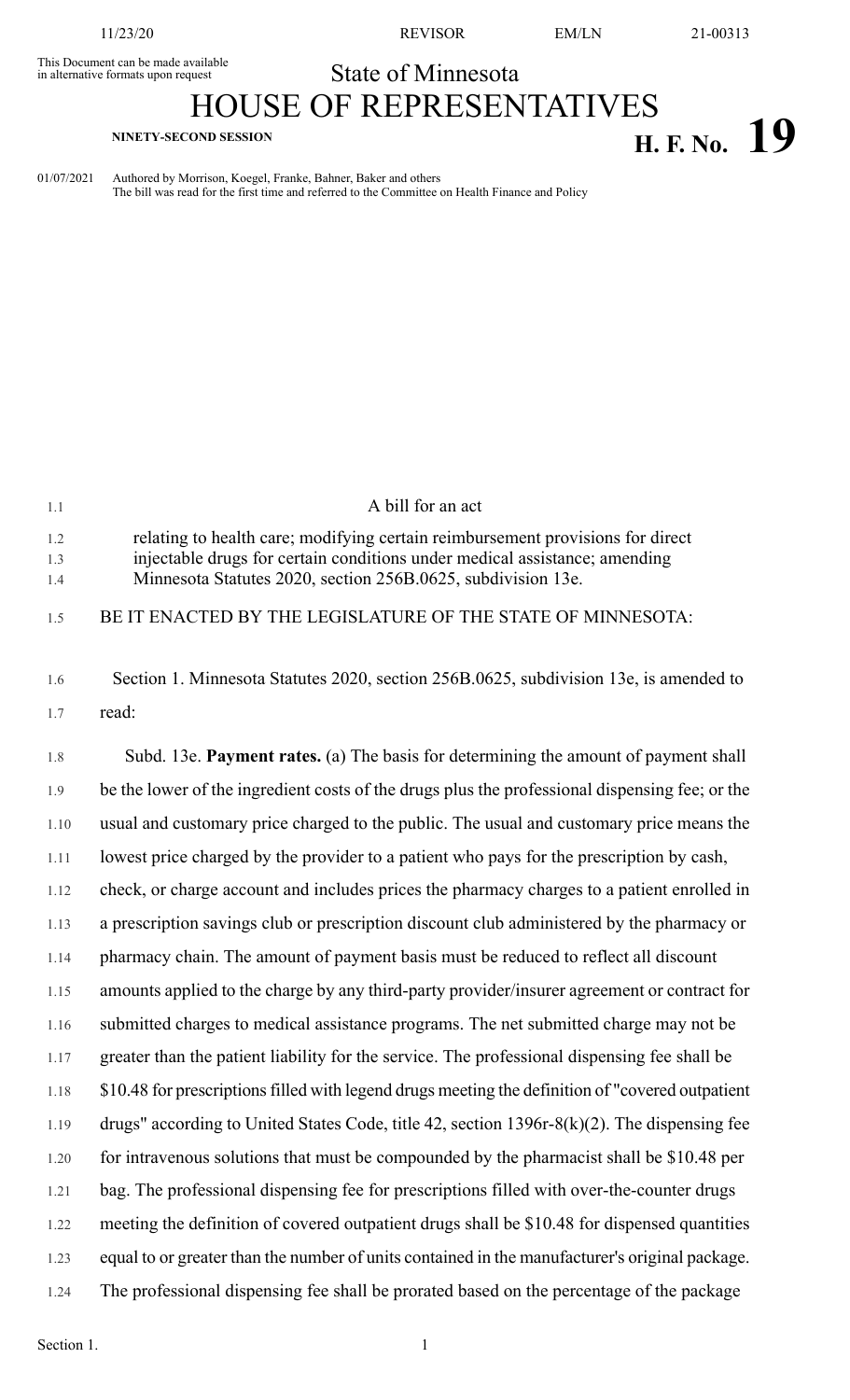2.1 dispensed when the pharmacy dispenses a quantity less than the number of units contained 2.2 in the manufacturer's original package. The pharmacy dispensing fee for prescribed 2.3 over-the-counter drugs not meeting the definition of covered outpatient drugs shall be \$3.65 2.4 for quantities equal to or greater than the number of units contained in the manufacturer's 2.5 original package and shall be prorated based on the percentage of the package dispensed 2.6 when the pharmacy dispenses a quantity less than the number of units contained in the 2.7 manufacturer's original package. The National Average Drug Acquisition Cost (NADAC) 2.8 shall be used to determine the ingredient cost of a drug. For drugs for which a NADAC is 2.9 not reported, the commissionershall estimate the ingredient cost at the wholesale acquisition 2.10 cost minus two percent. The ingredient cost of a drug for a provider participating in the 2.11 federal 340B Drug Pricing Program shall be either the 340B Drug Pricing Program ceiling 2.12 price established by the Health Resources and Services Administration or NADAC, 2.13 whichever is lower. Wholesale acquisition cost is defined as the manufacturer's list price 2.14 for a drug or biological to wholesalers or direct purchasersin the United States, not including 2.15 prompt pay or other discounts, rebates, or reductions in price, for the most recent month for 2.16 which information is available, as reported in wholesale price guides or other publications 2.17 of drug or biological pricing data. The maximum allowable cost of a multisource drug may 2.18 be set by the commissioner and it shall be comparable to the actual acquisition cost of the 2.19 drug product and no higher than the NADAC of the generic product. Establishment of the 2.20 amount of payment for drugs shall not be subject to the requirements of the Administrative 2.21 Procedure Act.

2.22 (b) Pharmacies dispensing prescriptions to residents of long-term care facilities using 2.23 an automated drug distribution system meeting the requirements of section 151.58, or a 2.24 packaging system meeting the packaging standards set forth in Minnesota Rules, part 2.25 6800.2700, that govern the return of unused drugs to the pharmacy for reuse, may employ 2.26 retrospective billing for prescription drugs dispensed to long-term care facility residents. A 2.27 retrospectively billing pharmacy must submit a claim only for the quantity of medication 2.28 used by the enrolled recipient during the defined billing period. A retrospectively billing 2.29 pharmacy must use a billing period not less than one calendar month or 30 days.

2.30 (c) A pharmacy provider using packaging that meets the standards set forth in Minnesota 2.31 Rules, part 6800.2700, is required to credit the department for the actual acquisition cost 2.32 of all unused drugs that are eligible for reuse, unless the pharmacy is using retrospective 2.33 billing. The commissioner may permit the drug clozapine to be dispensed in a quantity that 2.34 is less than a 30-day supply.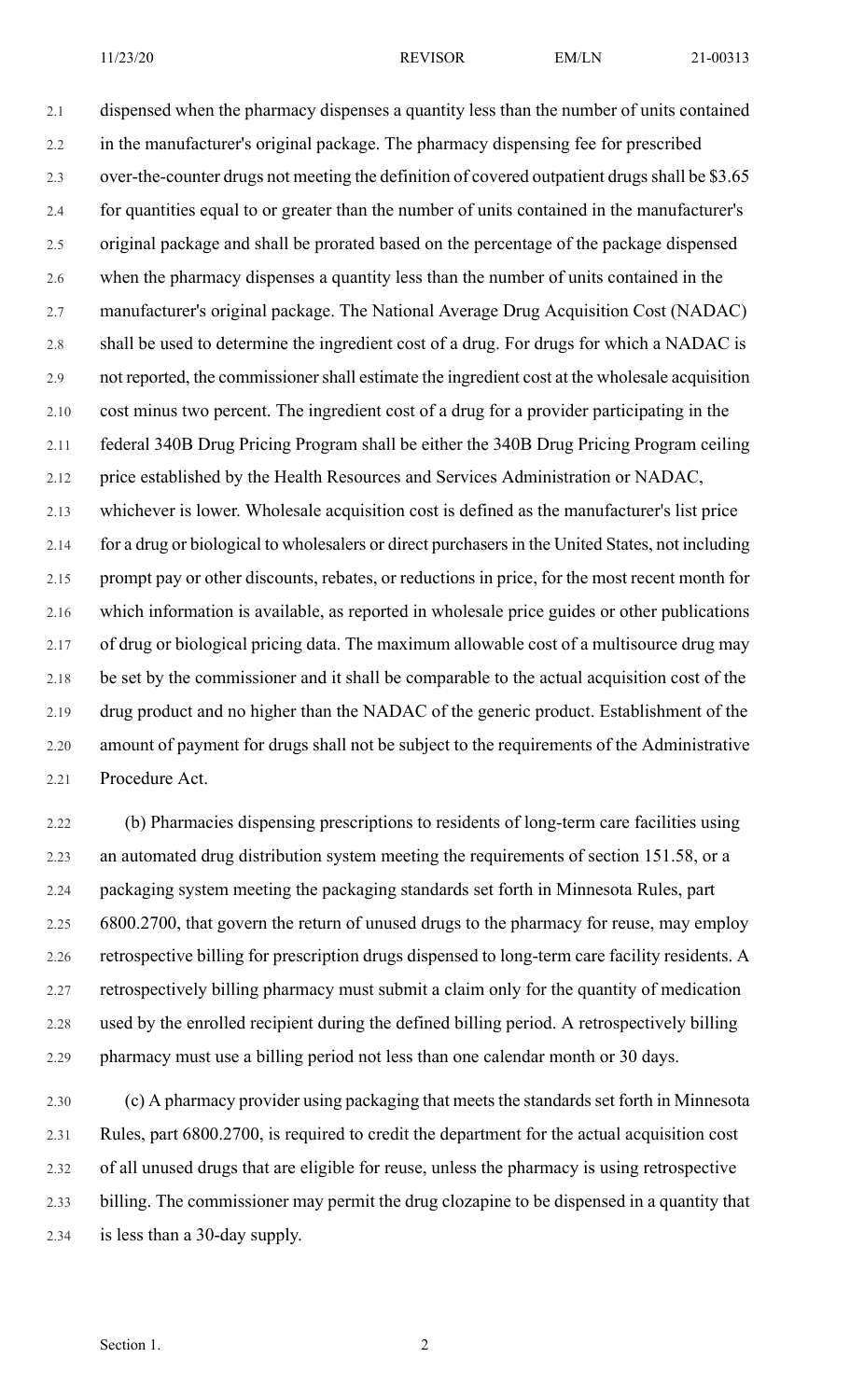3.1 (d) If a pharmacy dispenses a multisource drug, the ingredient cost shall be the NADAC 3.2 of the generic product or the maximum allowable cost established by the commissioner 3.3 unless prior authorization for the brand name product has been granted according to the 3.4 criteria established by the Drug Formulary Committee as required by subdivision 13f, 3.5 paragraph (a), and the prescriber has indicated "dispense as written" on the prescription in 3.6 a manner consistent with section 151.21, subdivision 2.

3.7 (e) The basis for determining the amount of payment for drugs administered in an 3.8 outpatient setting shall be the lower of the usual and customary cost submitted by the 3.9 provider, 106 percent of the average sales price as determined by the United States 3.10 Department of Health and Human Services pursuant to title XVIII, section 1847a of the 3.11 federal Social Security Act, the specialty pharmacy rate, or the maximum allowable cost 3.12 set by the commissioner. If the average sales price is unavailable, the amount of payment 3.13 must be the lower of the usual and customary cost submitted by the provider, the wholesale 3.14 acquisition cost, the specialty pharmacy rate, or the maximum allowable cost set by the 3.15 commissioner. The commissioner shall discount the payment rate for drugs obtained through 3.16 the federal 340B Drug Pricing Program by 28.6 percent. With the exception of paragraph 3.17 (f), the payment for drugs administered in an outpatient setting shall be made to the 3.18 administering facility or practitioner. A retail or specialty pharmacy dispensing a drug for 3.19 administration in an outpatient setting is not eligible for direct reimbursement.

3.20 (f) Notwithstanding paragraph (e), payment for injectable drugs used to treat substance 3.21 use disorder administered by a practitioner or pharmacist in an outpatient setting shall be 3.22 made either to the administering facility, the practitioner, the administering pharmacy or 3.23 pharmacist, or directly to the dispensing pharmacy. The practitioner, administering facility, 3.24 or administering pharmacy or pharmacist shall submit the claim for the drug if they purchase 3.25 the drug directly from a wholesale distributor licensed under section 151.47 or from a 3.26 manufacturer licensed under section 151.252. The dispensing pharmacy shall submit the 3.27 claim if the pharmacy dispenses the drug pursuant to a prescription issued by the practitioner 3.28 and delivers the filled prescription to the practitioner for subsequent administration. Payment 3.29 shall be made according to this section. The administering practitioner and pharmacy shall 3.30 ensure that claims are not duplicated. A pharmacy shall not dispense a 3.31 practitioner-administered injectable drug described in this paragraph directly to an enrollee. 3.32  $(f)$  (g) The commissioner may establish maximum allowable cost rates for specialty 3.33 pharmacy products that are lower than the ingredient cost formulas specified in paragraph

- 3.34 (a). The commissioner may require individuals enrolled in the health care programs
- 3.35 administered by the department to obtain specialty pharmacy products from providers with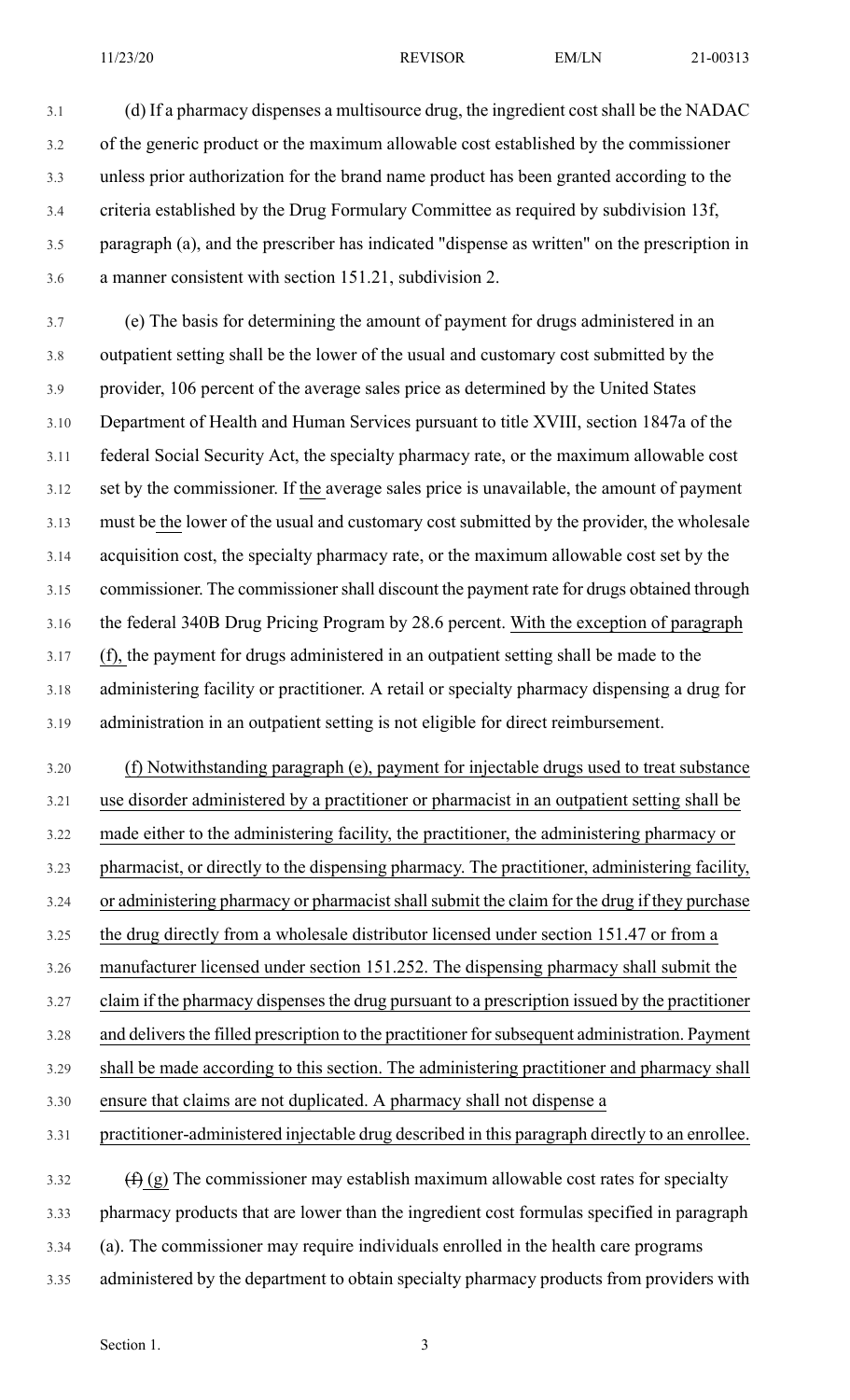4.1 whom the commissioner has negotiated lower reimbursement rates. Specialty pharmacy 4.2 products are defined asthose used by a small number of recipients or recipients with complex 4.3 and chronic diseases that require expensive and challenging drug regimens. Examples of 4.4 these conditions include, but are not limited to: multiple sclerosis, HIV/AIDS, transplantation, 4.5 hepatitis C, growth hormone deficiency, Crohn's Disease, rheumatoid arthritis, and certain 4.6 forms of cancer. Specialty pharmaceutical products include injectable and infusion therapies, 4.7 biotechnology drugs, antihemophilic factor products, high-cost therapies, and therapies that 4.8 require complex care. The commissioner shall consult with the Formulary Committee to 4.9 develop a list of specialty pharmacy products subject to maximum allowable cost 4.10 reimbursement. In consulting with the Formulary Committee in developing this list, the 4.11 commissioner shall take into consideration the population served by specialty pharmacy 4.12 products, the current delivery system and standard of care in the state, and access to care 4.13 issues. The commissioner shall have the discretion to adjust the maximum allowable cost 4.14 to prevent access to care issues.

4.15  $(g)$  (h) Home infusion therapy services provided by home infusion therapy pharmacies 4.16 must be paid at rates according to subdivision 8d.

4.17  $\left(\frac{h}{h}\right)$  (i) The commissioner shall contract with a vendor to conduct a cost of dispensing 4.18 survey for all pharmacies that are physically located in the state of Minnesota that dispense 4.19 outpatient drugs under medical assistance. The commissioner shall ensure that the vendor 4.20 has prior experience in conducting cost of dispensing surveys. Each pharmacy enrolled with 4.21 the department to dispense outpatient prescription drugs to fee-for-service members must 4.22 respond to the cost of dispensing survey. The commissioner may sanction a pharmacy under 4.23 section 256B.064 for failure to respond. The commissioner shall require the vendor to 4.24 measure a single statewide cost of dispensing for all responding pharmacies to measure the 4.25 mean, mean weighted by total prescription volume, mean weighted by medical assistance 4.26 prescription volume, median, median weighted by total prescription volume, and median 4.27 weighted by total medical assistance prescription volume. The commissioner shall post a 4.28 copy of the final cost of dispensing survey report on the department's website. The initial 4.29 survey must be completed no later than January 1, 2021, and repeated every three years. 4.30 The commissioner shall provide a summary of the results of each cost of dispensing survey 4.31 and provide recommendations for any changes to the dispensing fee to the chairs and ranking 4.32 members of the legislative committees with jurisdiction over medical assistance pharmacy 4.33 reimbursement.